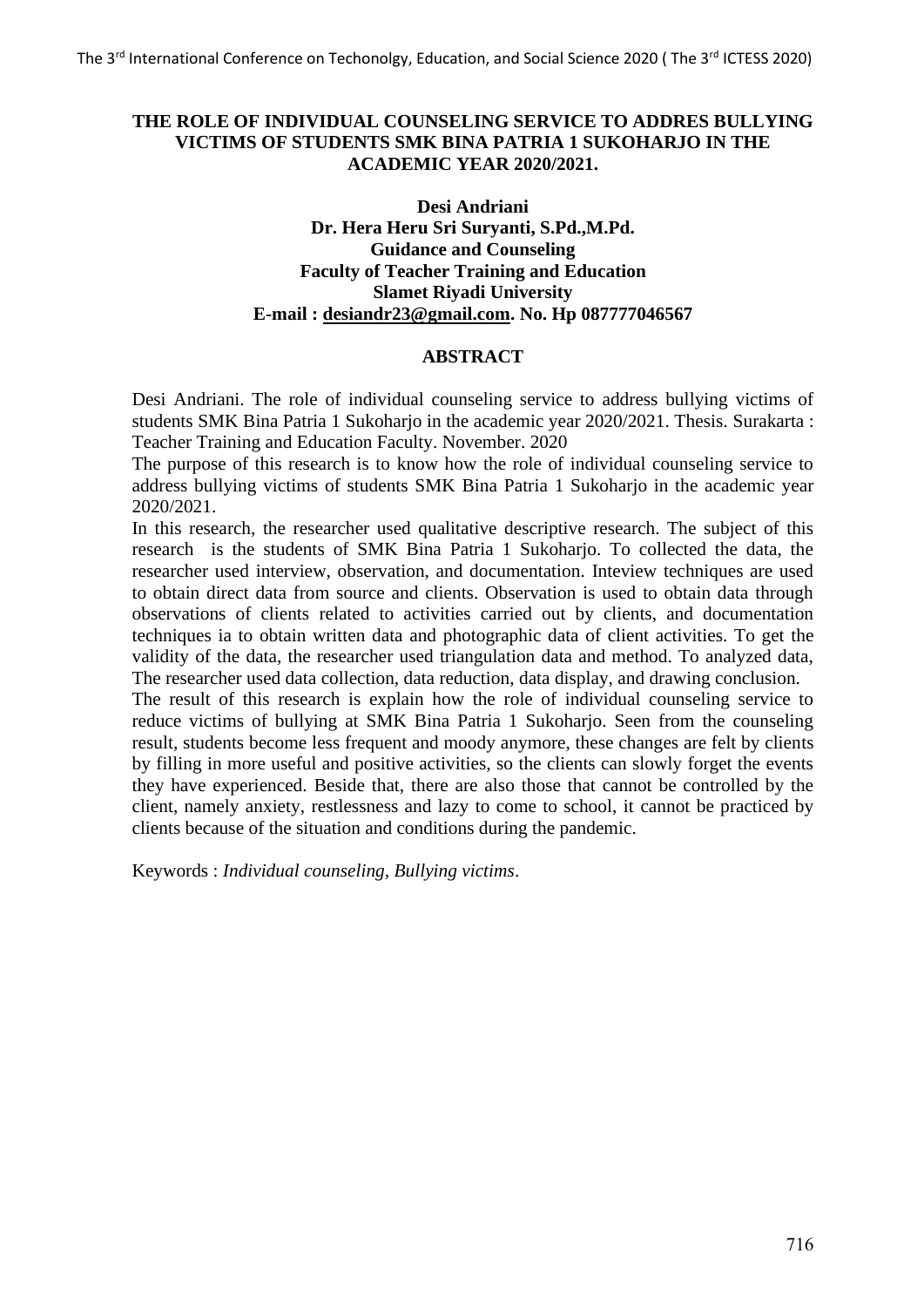### 1. Preface

Adolescence is a time when a person begins to experience slavery where a person is in childhood and adulthood. Adolescence is a period of multiplication from junior high school (junior high school) then into the world of high school (high school) or vocational high school (vocational high school), where currently the problems being faced by adolescents are social change, biological and cognitive. Also, adolescents must be able to interact or adapt to their new environment, such as when entering a new school environment, they must be able to adapt to an environment that is slightly different from the previous environment.

Bullying can occur in school children, because of the characteristics of school children who tend to be unstable. Usually, this bullying is done repeatedly and can become a habit that can harm other people who are victims of bullying the impact of this bullying is that a person can experience reduced self-confidence, reduced learning motivation, decreased learning achievement, experiencing depression, traumatic and some even ending their own life because of the pressure experienced when they get bullying behavior this study the authors chose to use individual counseling services, because individual counseling services are more effective and efficient in getting to know the client's personal deeper, so that clients can be open to researchers to tell all the problems they experience and clients feel safe when telling stories, because of the process. In this outreach, only clients and researchers can maintain mutual trust. After clients participate in and carry out individual counseling service activities, it is hoped that students can reduce and not become victims of bullying behavior anymore, besides that, clients can help overcome the problems they face.

Based on research conducted by Mahdi (2017) in his thesis entitled "Implementation of Individual Counseling Services to Overcome Verbal and Non-Verbal Bullying Behavior on gender differences in MTSN Sleman Maguwoharjo Yogyakarta" concluded that verbal and non-verbal bullying occurred to female students and students. the man at MTSN Maguwoharjo.

#### 2. Literature Review

 In this study, the literature review used is Theory of Individual Counseling Services, Bullying.

#### 2.1. Theory About

Definition of Individual Counseling

Sudrajat (2013: 33) individual counseling service is a process of assisting with counseling interviews by counselors to counselees who are experiencing or have a problem, which aims to overcome the problem that is being faced by the counselee.

Switri (2019: 114) individual counseling services are guidance and counseling services that allow students to get face-to-face services with guidance and counseling teachers or counselors to discuss and alleviate their problems.

Based on the understanding of several experts above, counseling is the provision of assistance to individuals or clients using interviews which are usually face to face to get help to develop talents, interests, and potential that exist in the individual.

#### 2.2. Theory About

### Meaning Bullying

Bullying is a problem whose impact must be borne by all parties concerned. Be it the perpetrator, the victim, or he who witnessed the action (Priyatna, 2010: 2)

Bullying is behavior that is shown by the violence that occurs physically, verbally, nonverbal/psychological, and electronically against a group or someone weaker by a person or group (Zakiyah, 2017: 326)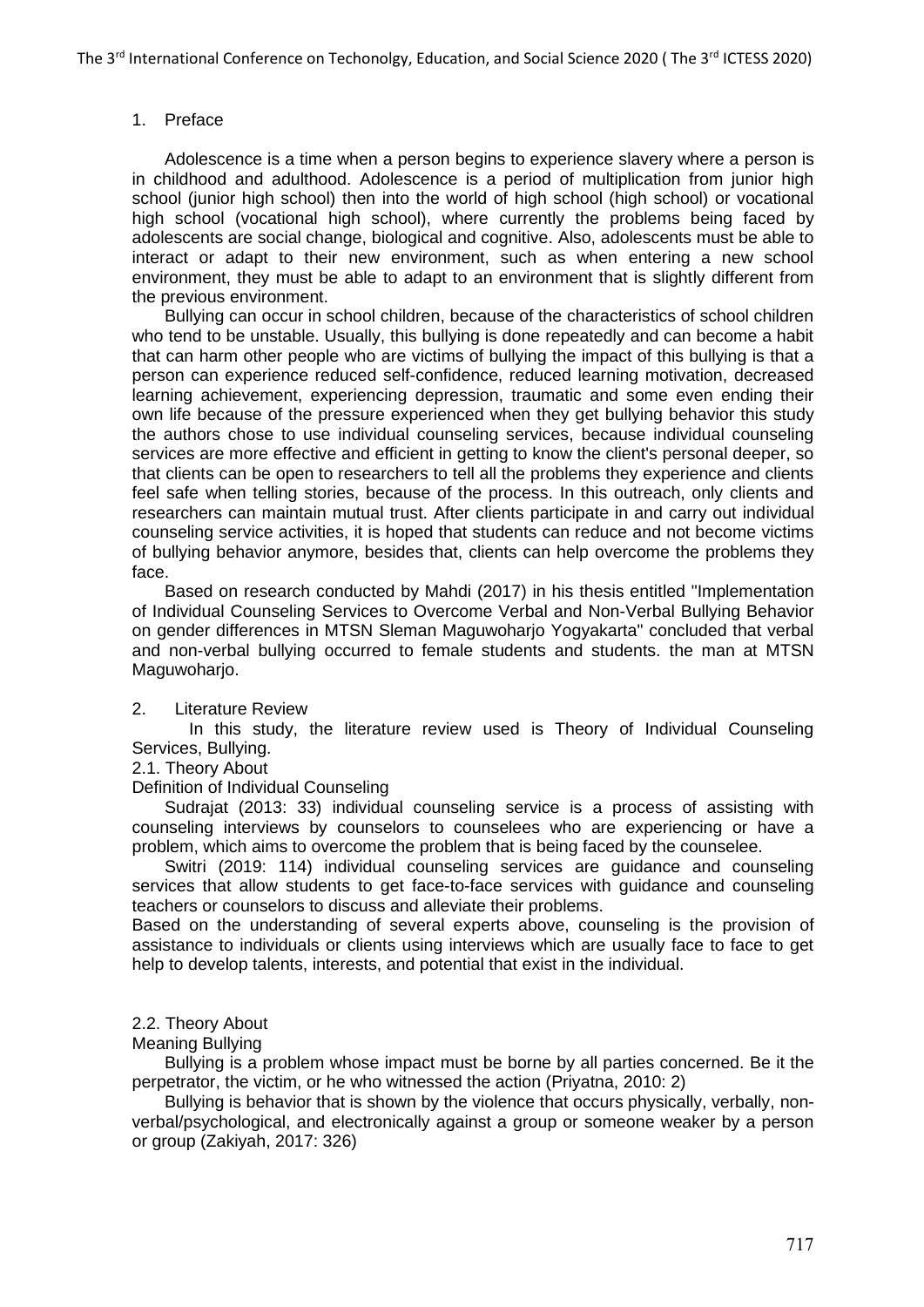So from the definition of bullying above, it can be concluded that bullying is an act of someone to attack other people by using physical or verbal threats. For example, hitting, making fun, harassing, etc.

3. Metode Penelitian

The research method in this study uses the method of interviewing, observation, and documentation.

#### 3.1. Theory About

Definition of Interview

Moleong (2017: 186) interviews are conversations with a specific purpose. conversations conducted by two parties, namely the interviewer (interviewer) who asks questions and the interviewee (interviewee) who provides answers to the questions given

Gunawan (2014: 160) interview is one of the data collection techniques which is carried out by oral question and answer where two or more people face to face directly by giving hypotensive questions that must be answered by the source. In this study, interviews were used to obtain in-depth data/information about a problem from the Individual Counseling Service to Reduce Student Bullying Behavior.

From the above understanding, it can be concluded that the interview is a faceto-face question and answer activity between the interviewer and the interviewee. In this study, interviews were conducted by researchers with sources, namely parents and client friends to obtain accurate and valid data.

#### 3.2. Theory About

#### Definition of Observation

Sukmadinata (2013: 220) observation is a technique for collecting data by observing activities that are happening. These activities can occur when a teacher is teaching a class, the principal is giving directions to teachers and employees, or students are carrying out group discussions inside or outside the classroom.

Salahudin (2010: 72) observation is a way of collecting the desired data by making direct observations using the five senses actively, especially sight and hearing to obtain effective data from the target object or object being studied.

#### 3.3. Theory About

Definition of Documentation

Sudaryono (2017: 219) documentation is a record of past events which can be in the form of writings, pictures, or monumental works of a person. Documentation is shown to obtain data directly from the research site because the results of the research will be more credible if they are supported by existing photographs or academic papers. In this study, documentation is used to complement the data collection by observation and interviews, so that the credibility of the qualitative research results will be higher and in this study, the researcher will collect documentation data in the form of photos.

#### 4. Results and Discussion

The results of this study are

4.1. Interview result

Based on the results of interviews with clients, the client's parents and close friends of the client get data that has been collected and then analyzed by the researcher so that they get the results of knowing the client's personality when in a school environment, knowing that the client becomes an outstanding student by showing that he is included in the top ten in the class, knowing the client's activities at home, knowing changes in the attitude of clients who behave differently when they are at home, knowing that clients are being victims of bullying behavior in their school environment, clients are victims of verbal bullying and psychological bullying, clients experiencing changes in himself to be anxious and restless when he meets people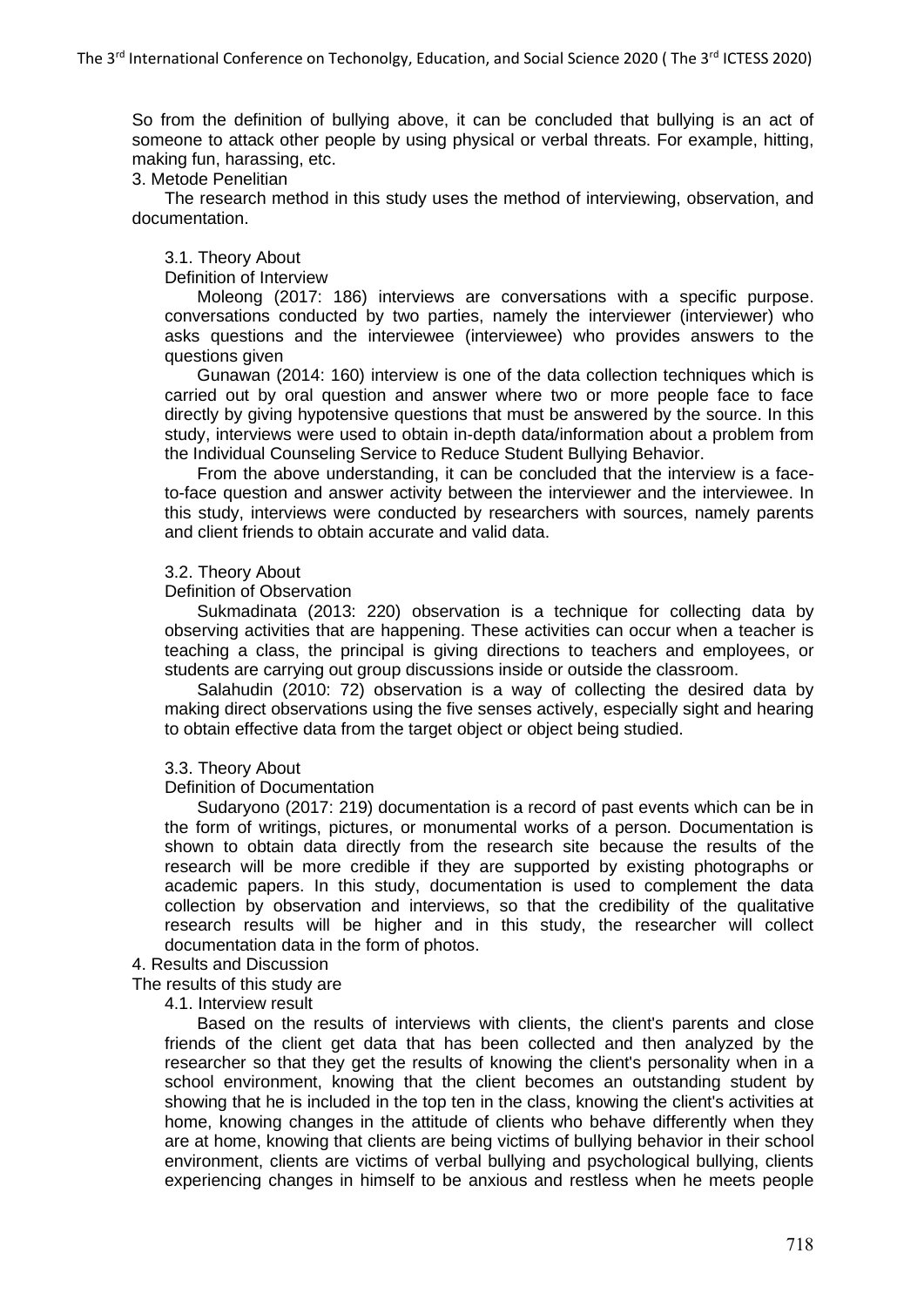who bully him, and the last one knows that the client experiences symptoms such as daydreaming, gloomy, anxious, restless, lazy to come to school, and even skipping school.

### 4.2. Observation Results

In the first stage of the observation process, the researcher found the personality of the client who was a little shy with new people but over time the client was easy to get along with and cool, besides that the client's house was very close to the Sukoharjo police station, the environmental conditions were crowded, a little noisy from the sound of vehicles because the north of the client's house was One-way road that is usually passed by cargo vehicles, the neighbors around the client's house are quite friendly and the conditions around the client's house are clean.

In the second stage of the observation process, the researcher found data that the client was the second child of two siblings. Her father works as an entrepreneur, her mother is a housewife who will start a food stall in front of her house and her brother also has a job.

In the second stage of the observation process, the researcher found data that the client was the second child of two siblings. Her father works as an entrepreneur, her mother is a housewife who will start a food stall in front of her house and her brother also has a job.

According to what the client said, that the client felt shunned by his friend without a reason, that was what made the client feel gloomy, daydreaming about thinking about this. The client also feels anxious when he meets his friends, he is afraid of being teased by the name of his parents. Sometimes clients feel lazy to come to school and even skip school to avoid being teased by their friends.

From the results of observations of data he found in the form of direct facts that clients are victims of bullying behavior, this is indicated by the symptoms that arise from the client related to verbal bullying and psychological bullying.

Analyze from the results of observations/observations made that the discovery of between theoretical studies and data findings obtained from continuous observations, namely that the client is one of the victims of verbal and psychological bullying behavior.

#### 4.3 Documentation Results

The data source used in the data collection process during the research is documentation. Documentation is used to obtain data related to clients in the form of photos or images of client activities, written data, and voice records. Data collection in the form of documentation / photos can be obtained during the process of carrying out observations, interviews and during the counseling process when it takes place, letters related to the research carried out.

The next data used in the data collection process during the study used voice records. Sound recordings were obtained during the counseling process, the interview process with the client, and the client's closest person who participated in data collection in this study.

The last data collection in this research is written personal data (biodata) to complete the data needed by the researcher. The data that has been collected in the documentation will be used as evidence that the researcher has carried out the research.

### 5. Conclusions and suggestions

#### A. Conclusions

Based on research conducted for approximately 1 (one) month and collecting data by conducting observations, interviews, documentation, it can be concluded that the problem shown is that the client becomes a victim of bullying by his schoolmates.

This shows that there are symptoms and impacts of bullying that arise on clients such as gloomy, daydreaming, anxious, restless, and lazy to come to school from the symptoms shown by the client being the victim of bullying.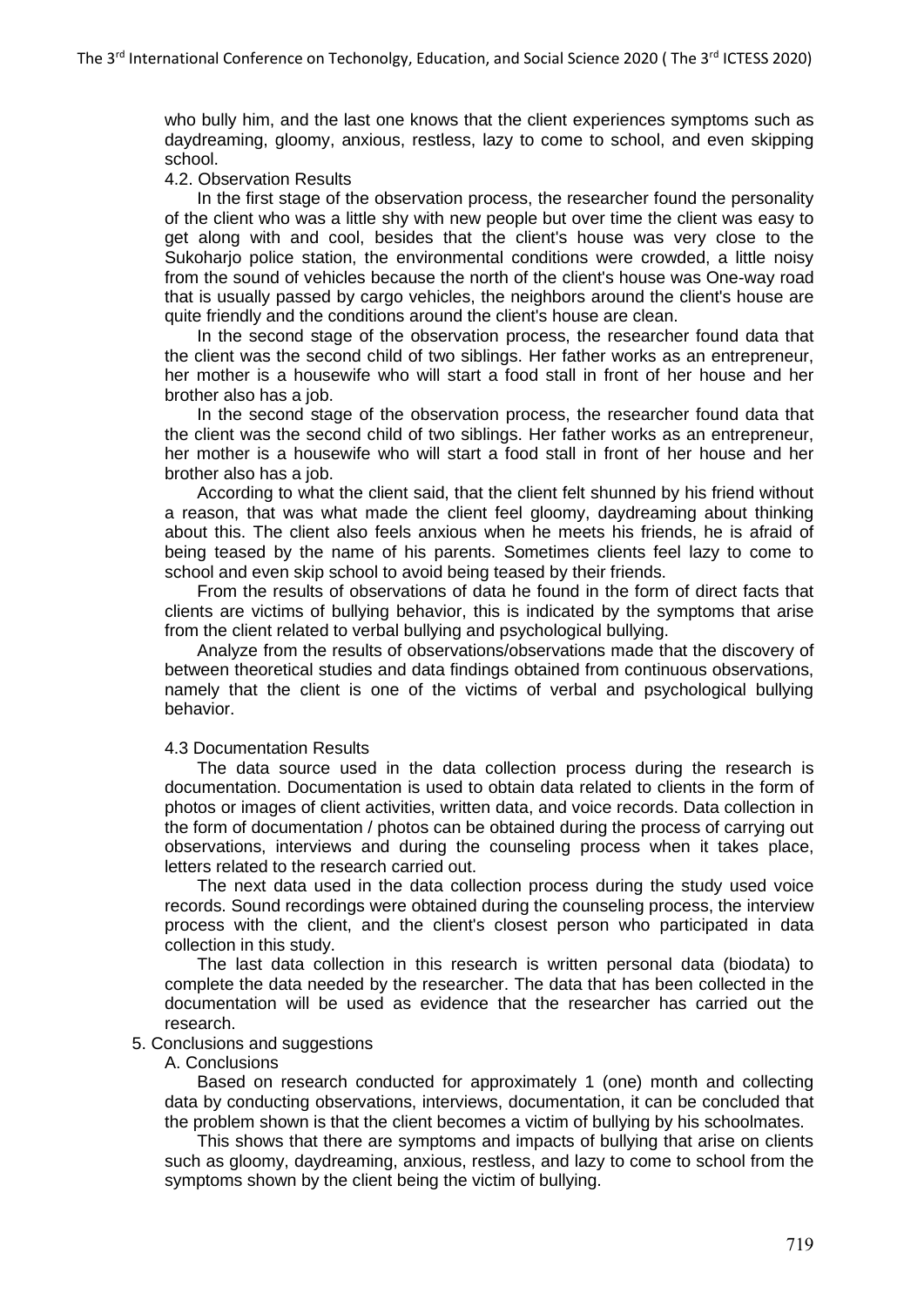From these problems, clients are given individual counseling services that aim to help alleviate problems that are being experienced by clients, after carrying out individual counseling, there are little changes in the client such as it is not easy to daydream and gloomy anymore, these changes are felt by the client by filling in with more beneficial activities so that clients can slowly forget about the events they have experienced.

Also, there are also symptoms of victims of bullying that the client cannot control, namely anxiety, anxiety, and laziness to come to school, this cannot be practiced by the client directly because of the situation and conditions during a pandemic like this, so that the client cannot practice business - the intended effort to eliminate it.

Thus it can be concluded from the research that has been conducted that individual counseling services that have been carried out for four meetings have a role in overcoming victims of the bullying of students of SMK Bina Patria 1 Sukoharjo in the 2020/2021 school year.

### B. suggestions

Based on the above conclusions, it can be suggested as follows:

### For Students

Open yourself to be open and tell problems to parents, teachers, and friends so that bullying behavior can be handled immediately and not many victims of bullying.

# For Counselor

- 1. Create guidelines regarding the prevention of bullying behavior.
- 2. Make regular reports about the state of the school and ensure that there is no bullying in the school environment.

For Parents

- 1. Pay attention to and monitor children's activities both at home and outside the home.
- 2. Parents can teach children to be assertive and set good examples at home.

# **Daftar Pustaka**

Akhmad Sudrajat. 2013. *Mengatasi Masalah Siswa Melalui Layanan Konseling Individual*. Yogyakarta : Paramita Publishing

Anas Salahudin. 2010. *Bimbingan dan Konseling*. Bandung : Pustaka Setia.